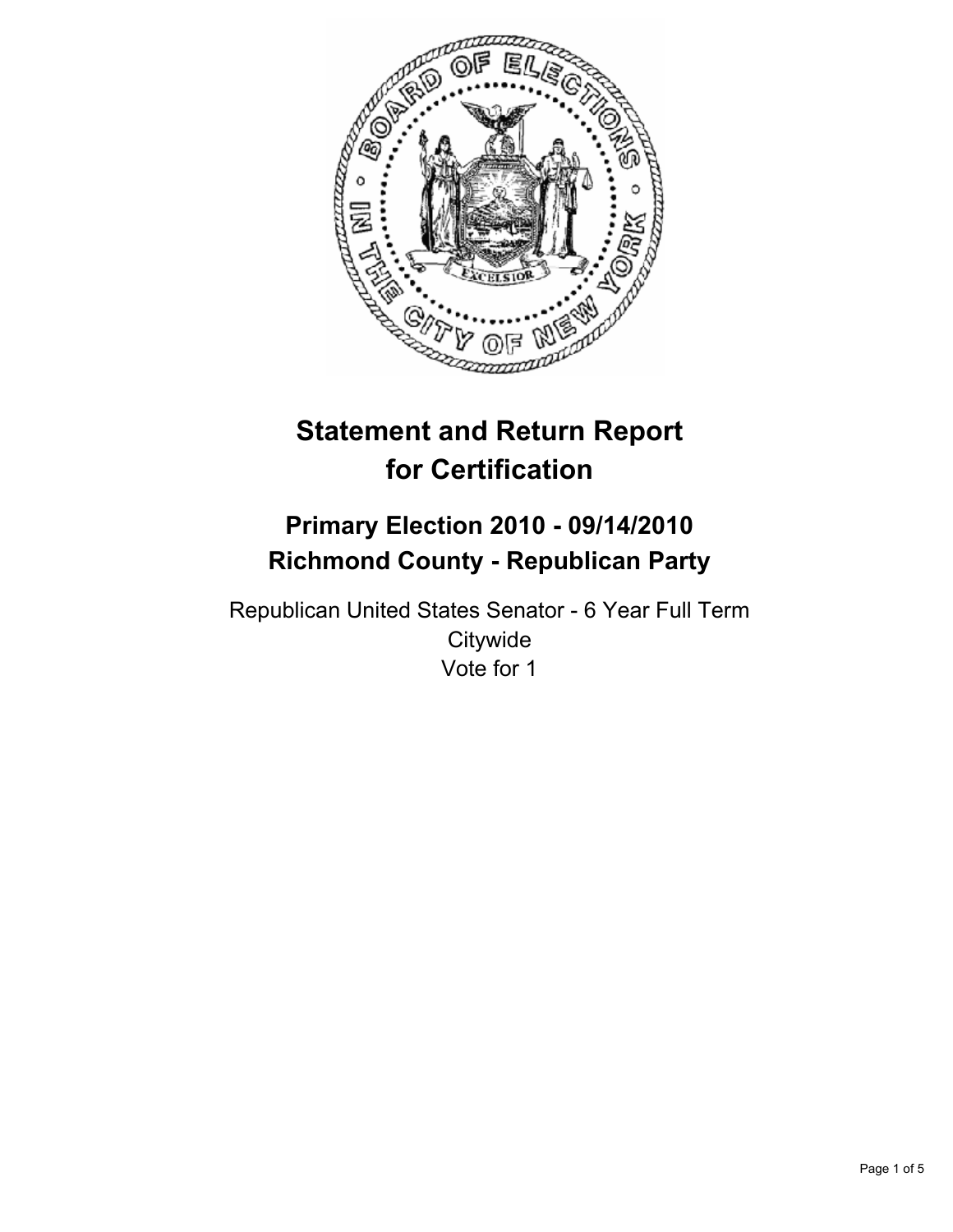

### **Assembly District 60**

| <b>PUBLIC COUNTER</b>        | 2,107        |
|------------------------------|--------------|
| <b>EMERGENCY</b>             | 0            |
| ABSENTEE/MILITARY            | 145          |
| <b>FEDERAL</b>               | 1            |
| <b>AFFIDAVIT</b>             | 12           |
| <b>GARY BERNTSEN</b>         | 785          |
| <b>JAY TOWNSEND</b>          | 1,020        |
| AL D'AMATO (WRITE-IN)        | 1            |
| ANDREW LANZA (WRITE-IN)      | 1            |
| JACK A. CONWAY (WRITE-IN)    | 1            |
| JAMES CURD (WRITE-IN)        | 1            |
| LORRAINE REDPATH (WRITE-IN)  | 1            |
| MATTHEW FUSS (WRITE-IN)      | 1            |
| MATTHEW J. TITONE (WRITE-IN) | $\mathbf{1}$ |
| PETER KING (WRITE-IN)        | 1            |
| <b>Total Votes</b>           | 1,813        |

#### **Assembly District 61**

| 1,870 |
|-------|
| 0     |
| 119   |
| 6     |
| 7     |
| 672   |
| 824   |
| 1     |
|       |
| 1     |
| 1     |
| 1     |
| 1     |
| 1     |
| 1,503 |
|       |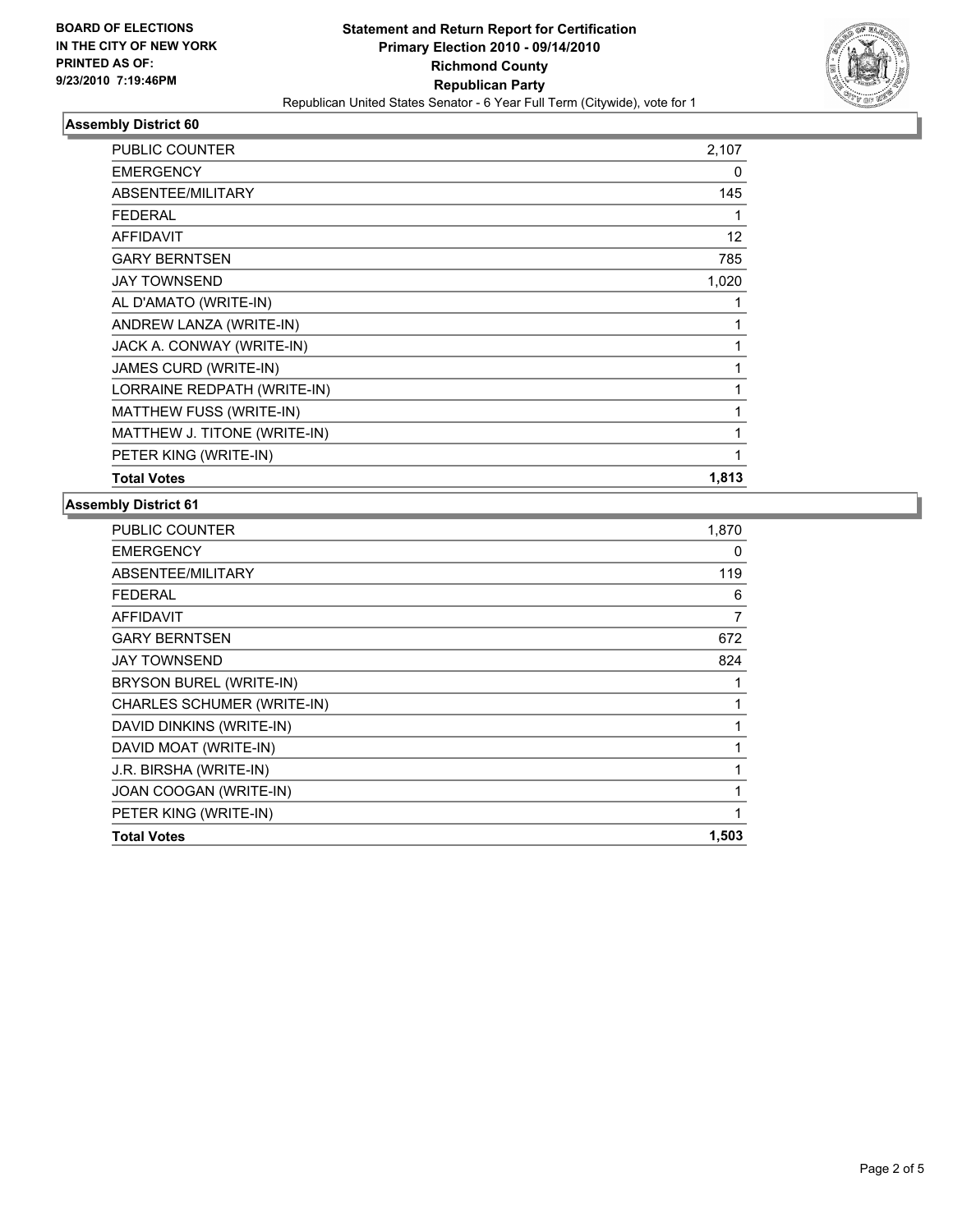

#### **Assembly District 62**

| <b>PUBLIC COUNTER</b>            | 4,800 |
|----------------------------------|-------|
| <b>EMERGENCY</b>                 | 0     |
| ABSENTEE/MILITARY                | 208   |
| <b>FEDERAL</b>                   | 6     |
| <b>AFFIDAVIT</b>                 | 17    |
| <b>GARY BERNTSEN</b>             | 1,578 |
| <b>JAY TOWNSEND</b>              | 2,125 |
| ADAM SUSS (WRITE-IN)             | 1     |
| ANDREW LANZA (WRITE-IN)          | 1     |
| <b>BRENDAN LANTRY (WRITE-IN)</b> | 1     |
| CHUCK SCHUMER (WRITE-IN)         | 1     |
| DAVID MALPASS (WRITE-IN)         | 1     |
| EDWIN XIAO (WRITE-IN)            | 1     |
| <b>GEORGE LUCAS (WRITE-IN)</b>   | 1     |
| SAL OMI (WRITE-IN)               | 1     |
| THEODORE COHEN (WRITE-IN)        | 1     |
| TOM LAGUIDICE (WRITE-IN)         | 1     |
| VINCENT IGNAZIO (WRITE-IN)       | 1     |
| <b>Total Votes</b>               | 3,714 |

#### **Assembly District 63**

| PUBLIC COUNTER           | 2,456 |
|--------------------------|-------|
| <b>EMERGENCY</b>         | 0     |
| ABSENTEE/MILITARY        | 171   |
| <b>FEDERAL</b>           | 4     |
| <b>AFFIDAVIT</b>         | 12    |
| <b>GARY BERNTSEN</b>     | 914   |
| <b>JAY TOWNSEND</b>      | 1,078 |
| CHRIS COPPA (WRITE-IN)   | 1     |
| DAVID MILPASS (WRITE-IN) | 1     |
| LISA BAROZ (WRITE-IN)    | 1     |
| MITCHELL ZINK (WRITE-IN) | 1     |
| SRIRAM RAGHU (WRITE-IN)  | 1     |
| THOMAS BALLOU (WRITE-IN) | 1     |
| <b>Total Votes</b>       | 1,998 |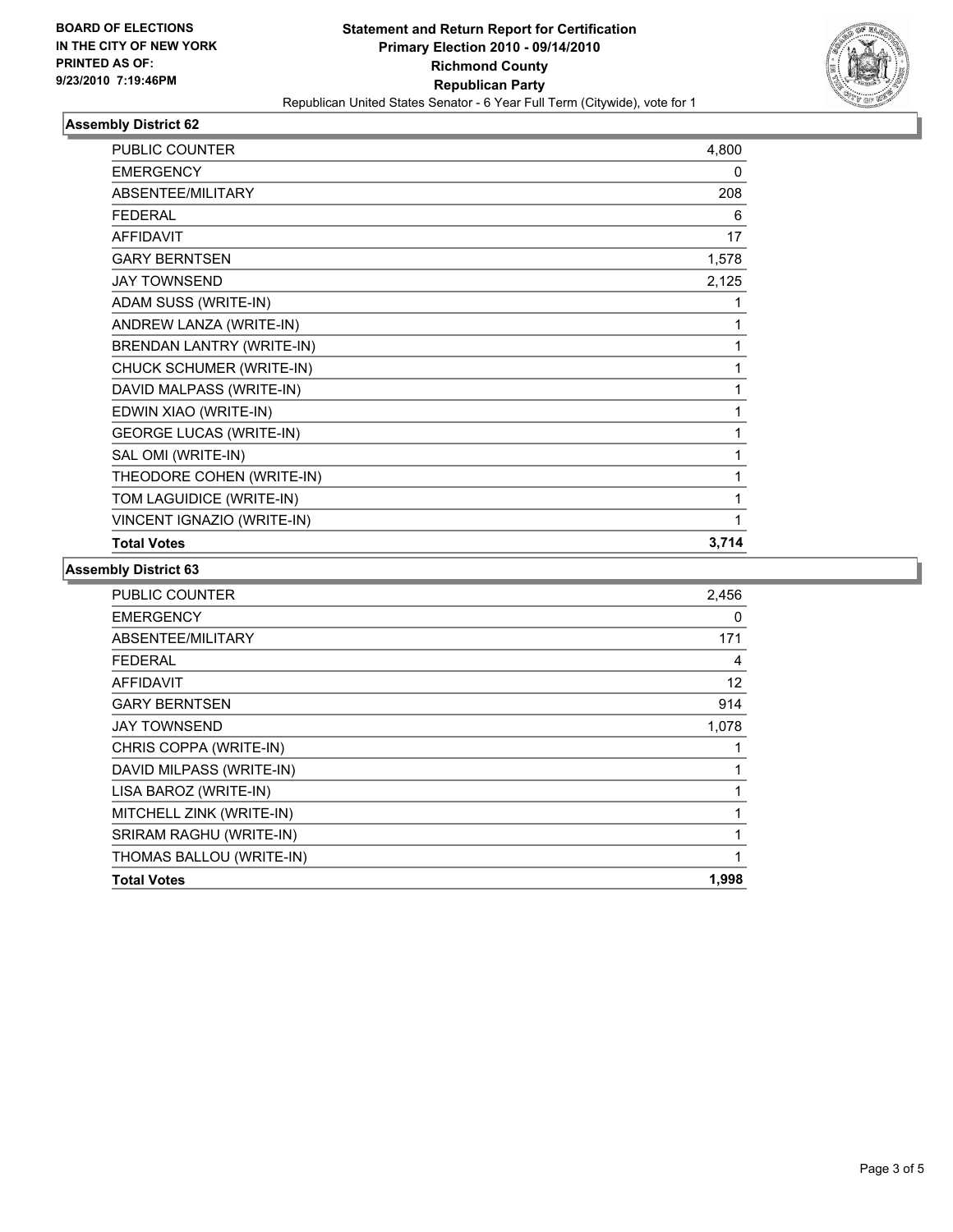

#### **Total for Republican United States Senator - 6 Year Full Term (Citywide) - Richmond County**

| PUBLIC COUNTER                 | 11,233      |
|--------------------------------|-------------|
| <b>EMERGENCY</b>               | 0           |
| ABSENTEE/MILITARY              | 643         |
| <b>FEDERAL</b>                 | 17          |
| <b>AFFIDAVIT</b>               | 48          |
| <b>GARY BERNTSEN</b>           | 3,949       |
| <b>JAY TOWNSEND</b>            | 5,047       |
| ADAM SUSS (WRITE-IN)           | 1           |
| AL D'AMATO (WRITE-IN)          | 1           |
| ANDREW LANZA (WRITE-IN)        | 2           |
| BRENDAN LANTRY (WRITE-IN)      | 1           |
| BRYSON BUREL (WRITE-IN)        | 1           |
| CHARLES SCHUMER (WRITE-IN)     | 1           |
| CHRIS COPPA (WRITE-IN)         | 1           |
| CHUCK SCHUMER (WRITE-IN)       | 1           |
| DAVID DINKINS (WRITE-IN)       | 1           |
| DAVID MALPASS (WRITE-IN)       | 1           |
| DAVID MILPASS (WRITE-IN)       | 1           |
| DAVID MOAT (WRITE-IN)          | 1           |
| EDWIN XIAO (WRITE-IN)          | 1           |
| <b>GEORGE LUCAS (WRITE-IN)</b> | 1           |
| J.R. BIRSHA (WRITE-IN)         | 1           |
| JACK A. CONWAY (WRITE-IN)      | 1           |
| JAMES CURD (WRITE-IN)          | 1           |
| JOAN COOGAN (WRITE-IN)         | 1           |
| LISA BAROZ (WRITE-IN)          | 1           |
| LORRAINE REDPATH (WRITE-IN)    | 1           |
| MATTHEW FUSS (WRITE-IN)        | 1           |
| MATTHEW J. TITONE (WRITE-IN)   | 1           |
| MITCHELL ZINK (WRITE-IN)       | 1           |
| PETER KING (WRITE-IN)          | 2           |
| SAL OMI (WRITE-IN)             | $\mathbf 1$ |
| SRIRAM RAGHU (WRITE-IN)        | 1           |
| THEODORE COHEN (WRITE-IN)      | 1           |
| THOMAS BALLOU (WRITE-IN)       | 1           |
| TOM LAGUIDICE (WRITE-IN)       | 1           |
| VINCENT IGNAZIO (WRITE-IN)     | 1           |
| <b>Total Votes</b>             | 9,028       |
|                                |             |